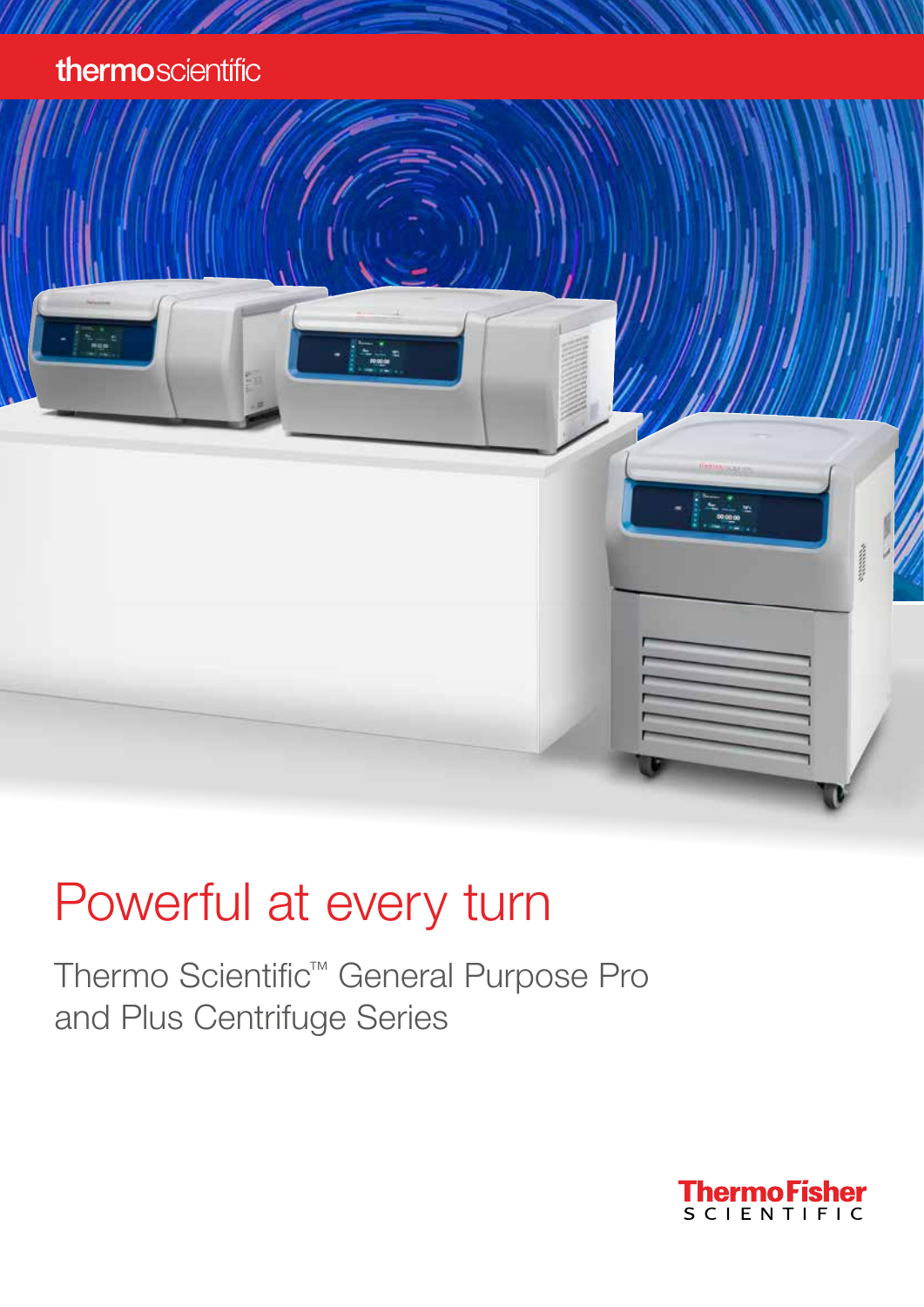## Multifuge X Pro and Megafuge ST Plus Centrifuge Series

Thermo Scientific™ Multifuge™ X Pro and Megafuge™ ST Plus centrifuges are designed to offer improved performance, reliability, consistency and safety.

With fixed-angle rotor RCF (Relative Centrifugal Force) of over 25000 x g, and swinging bucket rotor RCF of over 7000 x g, even the toughest separations can be completed better and faster.

Scientists working across biopharmaceutical, academic research and clinical diagnostic applications can choose between ventilated or refrigerated 1.6L (4x400ml) and 4L (4x1000ml) floor and bench models.



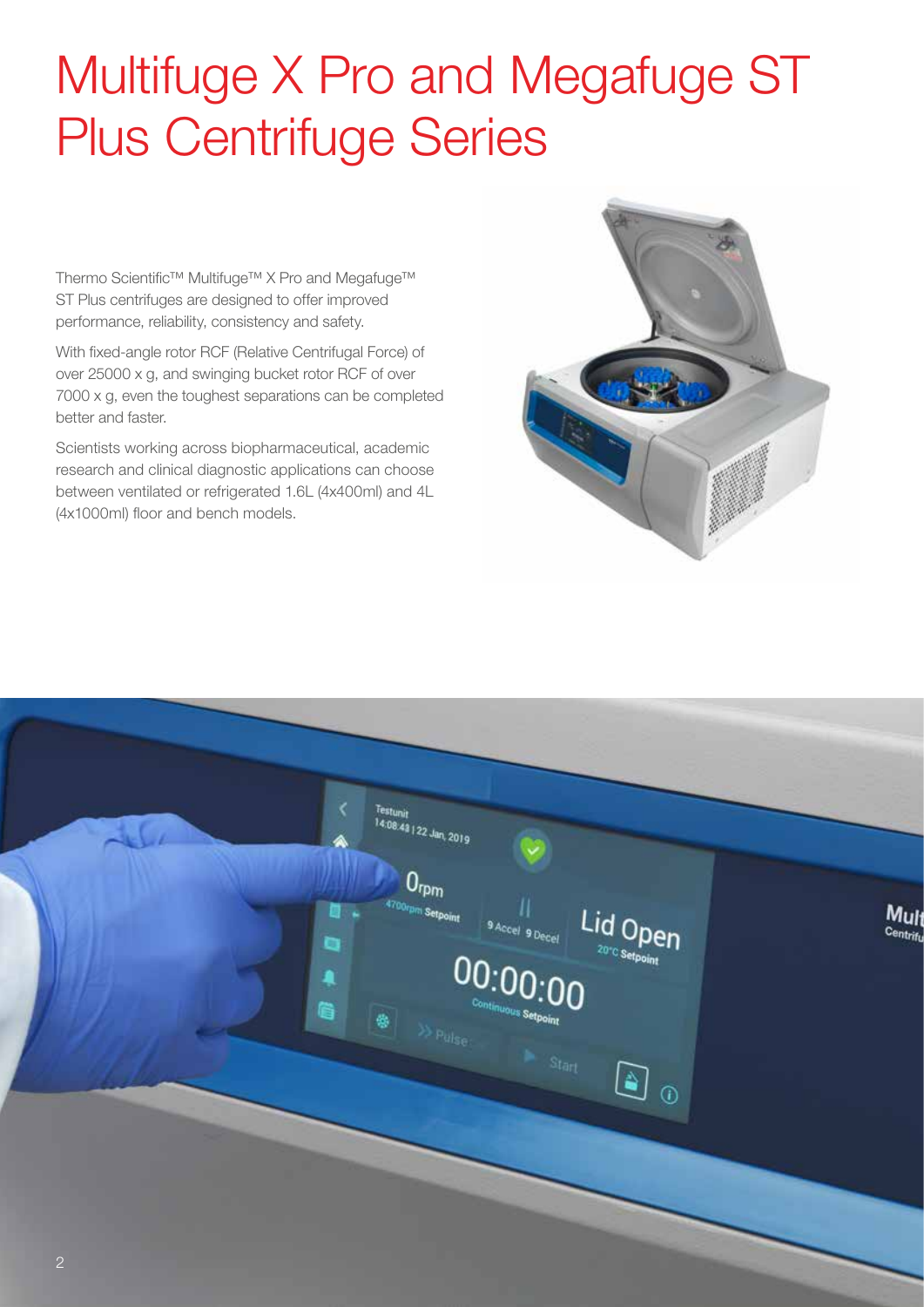



Multifuge X Pro touchscreen interface and the Megafuge ST Plus user interface



#### Simple touchscreen programming

Discover the Multifuge X Pro touchscreen features including:

- Easily accessible menu bar
- Centrifuge health icon for at-a-glance monitoring
- Time-saving pre-temp button
- Quick spins
- Useful information icon for additional support





## Rotor exchange

#### Thermo Scientific™ Auto-Lock™ Rotor Exchange

Helps save time for faster results:

- Secure, ergonomic push-button rotor exchange in as little as three seconds
- Trouble-free installation and removal with no tools required
- Full chamber access for cleaning convenience and minimizes risk of drip tray contamination
- Flexibility to quickly switch between applications and evolve with the changing needs of your laboratory

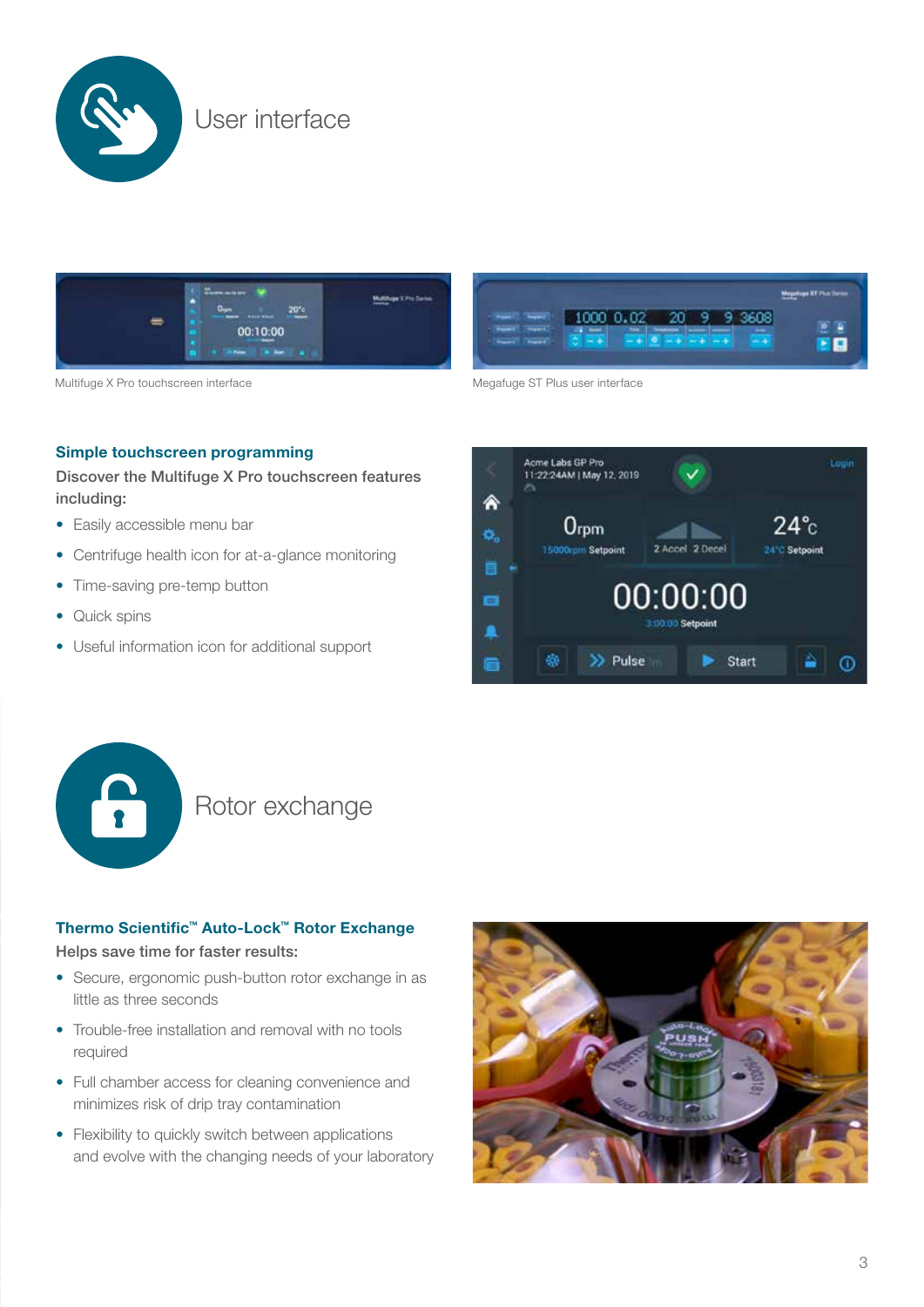

### Carbon fiber rotors



#### Superior ergonomics with enhanced performance

- Thermo Scientific™ Fiberlite™ rotor/lid combinations offer protection to the user, the centrifuge and the samples during centrifugation\*
- Outstanding durability provided by carbon fiber construction is supported by a 15 year Fiberlite™ Rotor warranty
- Fiberlite™ Rotors can reach higher speeds than their metal counterparts, improving separations and results
- Superior ergonomics driven by lightweight construction, integrated handle design and Auto-Lock™ Rotor exchange

\*Biocontainment certified by National Institute for Health Protection, Porton Down, UK

Weight savings with carbon fiber rotors: Weight comparison of fully loaded 6 x 250 mL capacity floor model rotors\*



Rotor weight



### Biocontainment lids

#### Thermo Scientific™ ClickSeal™ Biocontainment Lids

#### One-handed sample protection

- Biocontainment sealing options for glove-friendly, one-handed open/close capability are ergonomically designed for both right and left-handed operations
- Simple operation for all laboratory users, eliminating multi-turn screw caps and complicated high pressure clips
- Biocontainment certification by National Institute for Health Protection, Porton Down, UK

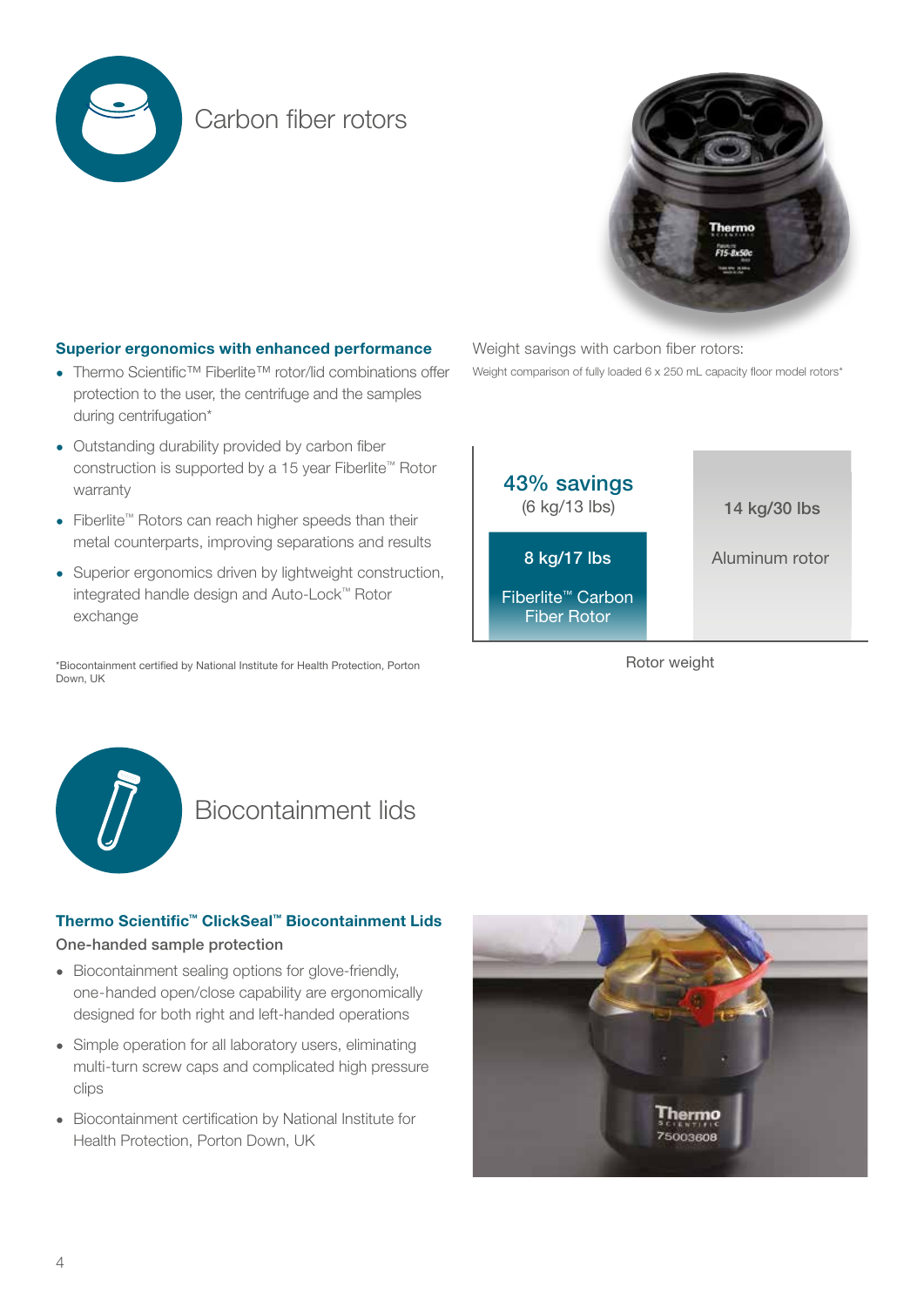

## Safety and ergonomics

Hand grip cue on the lid indicates the easiest and best one-handed closure location.



**Enhancements** 

Improved safety without reduced pinch-points designed to prevent accidental injury. Motorized gas springs with safety protection.



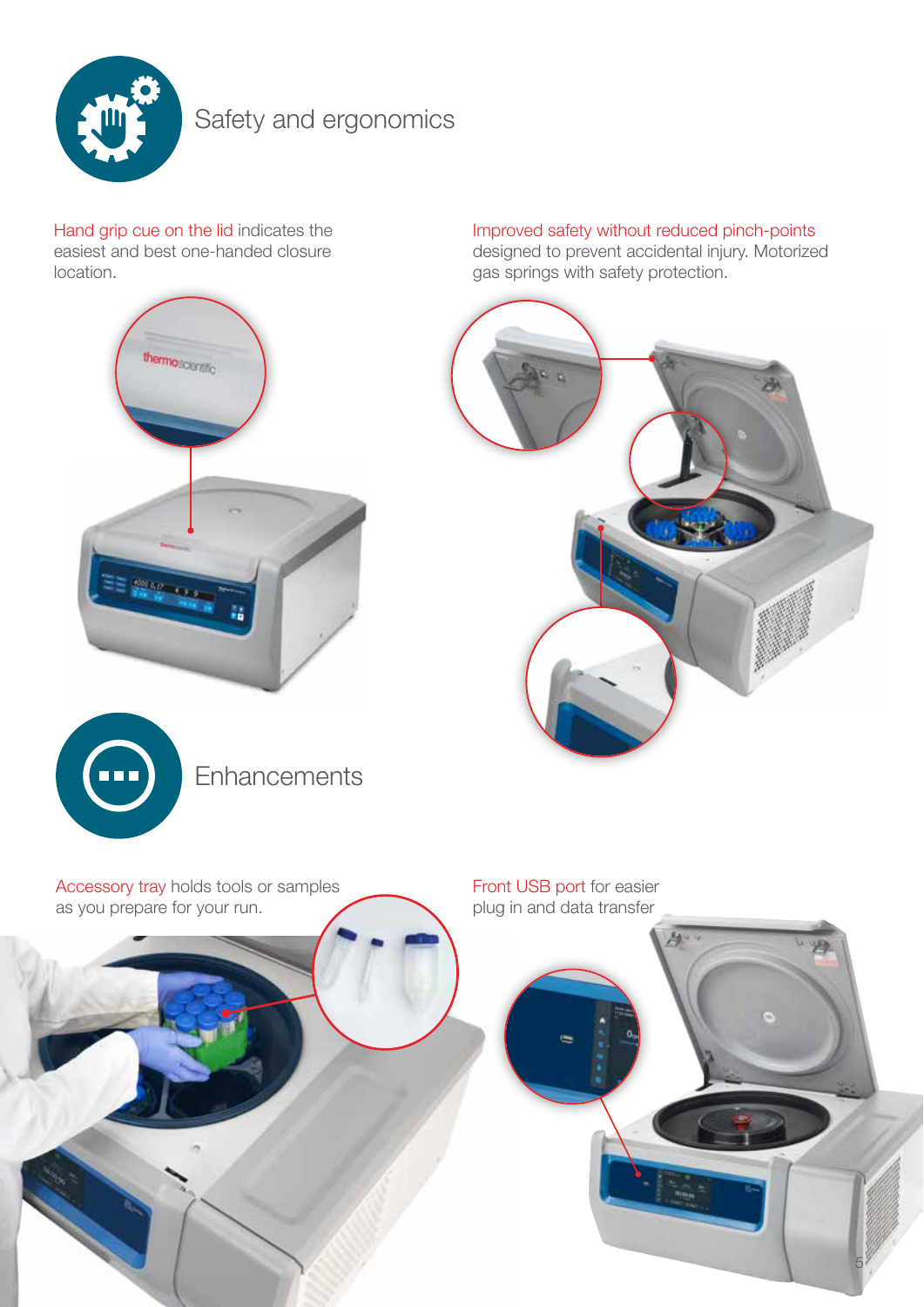



Thermo Scientific™ Multifuge™ X4R Pro Thermo Scientific™ Megafuge™ ST4R Plus

#### 4 L Benchtop Centrifuges: specifications and ordering information

|                                      |                                                                                                                           | <b>Multifuge X4 Pro</b>                                                                                                                                                               |                                                                                              | <b>Multifuge X4R Pro</b>                      | <b>Megafuge ST4 Plus</b>                                    |                                   | <b>Megafuge ST4R Plus</b>           |                                    |  |  |  |
|--------------------------------------|---------------------------------------------------------------------------------------------------------------------------|---------------------------------------------------------------------------------------------------------------------------------------------------------------------------------------|----------------------------------------------------------------------------------------------|-----------------------------------------------|-------------------------------------------------------------|-----------------------------------|-------------------------------------|------------------------------------|--|--|--|
| <b>Specifications</b>                | <b>IVD</b>                                                                                                                | <b>General Use</b><br><b>Only</b>                                                                                                                                                     | <b>IVD</b>                                                                                   | <b>General Use</b><br><b>Only</b>             | <b>IVD</b>                                                  | <b>General Use</b><br><b>Only</b> | <b>IVD</b>                          | <b>General Use</b><br><b>Only</b>  |  |  |  |
| <b>Swinging Buckets Rotors</b>       |                                                                                                                           |                                                                                                                                                                                       |                                                                                              |                                               |                                                             |                                   |                                     |                                    |  |  |  |
| <b>Maxiumum Capacity</b>             |                                                                                                                           | 4 x 1000 mL with TX-1000 rotor                                                                                                                                                        |                                                                                              |                                               |                                                             |                                   |                                     |                                    |  |  |  |
| <b>Maximum Speed</b>                 |                                                                                                                           | 6000 rpm with BIOShield 1000A rotor<br>5300 rpm with BIOShield 1000A rotor                                                                                                            |                                                                                              |                                               |                                                             |                                   |                                     |                                    |  |  |  |
| Maximum RCF                          |                                                                                                                           |                                                                                                                                                                                       | 7164 x g with BIOShield 1000A rotor                                                          |                                               |                                                             |                                   | 5590 x g with BIOShield 1000A rotor |                                    |  |  |  |
| <b>Fixed Angle Rotors</b>            |                                                                                                                           |                                                                                                                                                                                       |                                                                                              |                                               |                                                             |                                   |                                     |                                    |  |  |  |
| <b>Maxiumum Capacity</b>             |                                                                                                                           | 6 x 250 mL with F14-6x250LE rotor<br>6 x 100 mL with F15-6x100 or F10-6x100 rotor                                                                                                     |                                                                                              |                                               |                                                             |                                   |                                     |                                    |  |  |  |
| <b>Maximum Speed</b>                 |                                                                                                                           |                                                                                                                                                                                       |                                                                                              |                                               | 15200 rpm with F21-48x2, Microliter 48x2 or Microliter 30x2 |                                   |                                     |                                    |  |  |  |
| <b>Maximum RCF</b>                   |                                                                                                                           | 25830 x g with Microliter 30x2                                                                                                                                                        |                                                                                              |                                               |                                                             |                                   |                                     |                                    |  |  |  |
| <b>Centrifuge Details</b>            |                                                                                                                           |                                                                                                                                                                                       |                                                                                              |                                               |                                                             |                                   |                                     |                                    |  |  |  |
| <b>Control System</b>                |                                                                                                                           | Microprocessor                                                                                                                                                                        |                                                                                              |                                               |                                                             |                                   |                                     |                                    |  |  |  |
| Drive System                         |                                                                                                                           |                                                                                                                                                                                       |                                                                                              | Direct, Brushless induction low profile motor |                                                             |                                   |                                     |                                    |  |  |  |
| <b>Accel/Decel Profiles</b>          |                                                                                                                           | Choices of 9 Accel / 10 Decel Rates                                                                                                                                                   |                                                                                              |                                               |                                                             |                                   |                                     |                                    |  |  |  |
| Material                             |                                                                                                                           | front, top, sides: PC-ABS plastic painted with 2K PUR-based lacquer; metal housing: cold rolled steel with powder paint; centrifuge bowl: stainless<br>steel; centrifuge feet: rubber |                                                                                              |                                               |                                                             |                                   |                                     |                                    |  |  |  |
| <b>Safety Features</b>               |                                                                                                                           | SMARTSpin Imbalance detection, finger-pinch prevention, crash-proof construction                                                                                                      |                                                                                              |                                               |                                                             |                                   |                                     |                                    |  |  |  |
| Warranty                             |                                                                                                                           |                                                                                                                                                                                       | 5 Year Limited (2 years standard warranty $+$ 3 additional years on motor and refrigeration) |                                               |                                                             |                                   |                                     |                                    |  |  |  |
| Includes                             |                                                                                                                           | printed English user manual, USB stick with 28 languages of user manual, corrosion resistance oil (70009824), power cord, declaration of<br>conformity                                |                                                                                              |                                               |                                                             |                                   |                                     |                                    |  |  |  |
| <b>Temperature Range</b>             |                                                                                                                           | N/A                                                                                                                                                                                   | -10 $\degree$ C to +40 $\degree$ C                                                           |                                               |                                                             | N/A                               | -10 $\degree$ C to +40 $\degree$ C  |                                    |  |  |  |
| Number of Compatible Rotors          |                                                                                                                           | 17                                                                                                                                                                                    | 17                                                                                           |                                               |                                                             | 12                                | 12                                  |                                    |  |  |  |
| <b>Display Details</b>               |                                                                                                                           |                                                                                                                                                                                       |                                                                                              |                                               |                                                             |                                   |                                     |                                    |  |  |  |
| <b>Display</b>                       |                                                                                                                           | Full color touch screen interface<br>Push button and high contrast LCD interface                                                                                                      |                                                                                              |                                               |                                                             |                                   |                                     |                                    |  |  |  |
| <b>Run Time</b>                      | max 99h, 59min, 59sec; also with continuous and customizable pulse<br>max 9h, 59min; also with continuous and pulse modes |                                                                                                                                                                                       |                                                                                              |                                               |                                                             |                                   |                                     |                                    |  |  |  |
| Timer                                |                                                                                                                           | count up or down<br>count down only                                                                                                                                                   |                                                                                              |                                               |                                                             |                                   |                                     |                                    |  |  |  |
| Program Storage                      |                                                                                                                           |                                                                                                                                                                                       | up to 100 run programs                                                                       |                                               | up to 6 run programs                                        |                                   |                                     |                                    |  |  |  |
| Programmability                      |                                                                                                                           | via easy access touch screen menu<br>via 6 direct access buttons                                                                                                                      |                                                                                              |                                               |                                                             |                                   |                                     |                                    |  |  |  |
| <b>Dimensions, Weight</b>            |                                                                                                                           |                                                                                                                                                                                       |                                                                                              |                                               |                                                             |                                   |                                     |                                    |  |  |  |
| Width (inches) Exterior              |                                                                                                                           | 22.3                                                                                                                                                                                  | 29.4                                                                                         |                                               | 22.3                                                        |                                   | 29.4                                |                                    |  |  |  |
| Width (cm) Exterior                  |                                                                                                                           | 56.6                                                                                                                                                                                  |                                                                                              | 74.6                                          |                                                             | 56.6                              | 74.6                                |                                    |  |  |  |
| Depth (inches) Exterior              | 27.2                                                                                                                      |                                                                                                                                                                                       | 27.2                                                                                         |                                               |                                                             | 27.2                              | 27.2                                |                                    |  |  |  |
| Depth (cm) Exterior                  | 69.0                                                                                                                      |                                                                                                                                                                                       | 69.0                                                                                         |                                               |                                                             | 69.0                              | 69.0                                |                                    |  |  |  |
| Height (inches) Exterior             | 14.3                                                                                                                      |                                                                                                                                                                                       | 14.2                                                                                         |                                               | 14.3                                                        |                                   | 14.2                                |                                    |  |  |  |
| Height (cm) Exterior                 | 36.2                                                                                                                      |                                                                                                                                                                                       | 36.1                                                                                         |                                               | 36.2                                                        |                                   | 36.1                                |                                    |  |  |  |
| Height (inches) Open Cover           | 33.9                                                                                                                      |                                                                                                                                                                                       | 33.9                                                                                         |                                               | 33.9                                                        |                                   | 33.9                                |                                    |  |  |  |
| Height (cm) Open Cover               | 86.1                                                                                                                      |                                                                                                                                                                                       | 86.0                                                                                         |                                               | 86.1                                                        |                                   | 86.0                                |                                    |  |  |  |
| <b>Footprint Dimensions (inches)</b> | 22.3 x 23.1                                                                                                               |                                                                                                                                                                                       | 29.4 x 23.0                                                                                  |                                               | 22.3 x 23.1                                                 |                                   | 29.4 x 23.0                         |                                    |  |  |  |
| Footprint Dimensions (cm)            |                                                                                                                           | 56.6 x 58.8                                                                                                                                                                           |                                                                                              | 74.6 x 58.4                                   |                                                             | 56.6 x 58.8                       | 74.6 x 58.4                         |                                    |  |  |  |
| Net Weight (lbs)                     |                                                                                                                           | 196                                                                                                                                                                                   |                                                                                              | 265                                           |                                                             | 196                               | 265                                 |                                    |  |  |  |
| Net Weight (kgs)                     |                                                                                                                           | 89                                                                                                                                                                                    | 120                                                                                          |                                               |                                                             | 89                                | 120                                 |                                    |  |  |  |
| <b>Certifications and Standards</b>  |                                                                                                                           |                                                                                                                                                                                       |                                                                                              |                                               |                                                             |                                   |                                     |                                    |  |  |  |
| IVD/MD                               | Χ                                                                                                                         |                                                                                                                                                                                       | X                                                                                            |                                               | Χ                                                           |                                   | Χ                                   |                                    |  |  |  |
| Certifications                       | EN/UL/IEC 61010-1, EN/UL/IEC 61010-2-020 and 61010-2-101, EN/UL/IEC 61326-1, EN/UL/IEC 61326-2-6, FCC part 15             |                                                                                                                                                                                       |                                                                                              |                                               |                                                             |                                   |                                     |                                    |  |  |  |
| Standards                            | ISO 14971, ISO 13485, ISO 9001                                                                                            |                                                                                                                                                                                       |                                                                                              |                                               |                                                             |                                   |                                     |                                    |  |  |  |
|                                      |                                                                                                                           | <b>Multifuge X4 Pro</b>                                                                                                                                                               | <b>Multifuge X4R Pro</b>                                                                     |                                               |                                                             | <b>Megafuge ST4 Plus</b>          | <b>Megafuge ST4R Plus</b>           |                                    |  |  |  |
| <b>Ordering Information</b>          | <b>IVD</b>                                                                                                                | <b>General Use</b><br>Only                                                                                                                                                            | <b>IVD</b>                                                                                   | <b>General Use</b><br>Only                    | <b>IVD</b>                                                  | <b>General Use</b><br><b>Only</b> | <b>IVD</b>                          | <b>General Use</b><br><b>Only</b>  |  |  |  |
| 230V <sup>§</sup>                    | 75009500*                                                                                                                 | 75009900                                                                                                                                                                              | 75009515*/<br>75009615*§                                                                     | 75009915 /<br>75009815 <sup>§</sup>           | 75009503*                                                   | 75009903                          | 75009518*/<br>75009618*§            | 75009918/<br>75009818 <sup>§</sup> |  |  |  |
| <b>120V</b>                          | 75009501*                                                                                                                 | N/A                                                                                                                                                                                   | 75009516*                                                                                    | N/A                                           | 75009504*                                                   | N/A                               | 75009519*                           | N/A                                |  |  |  |

\*Indicates a centrifuge, rotor and/or adapter product approved for use in clinical applications; see user manual for details. § 220V / 60 Hz [Korea, etc.]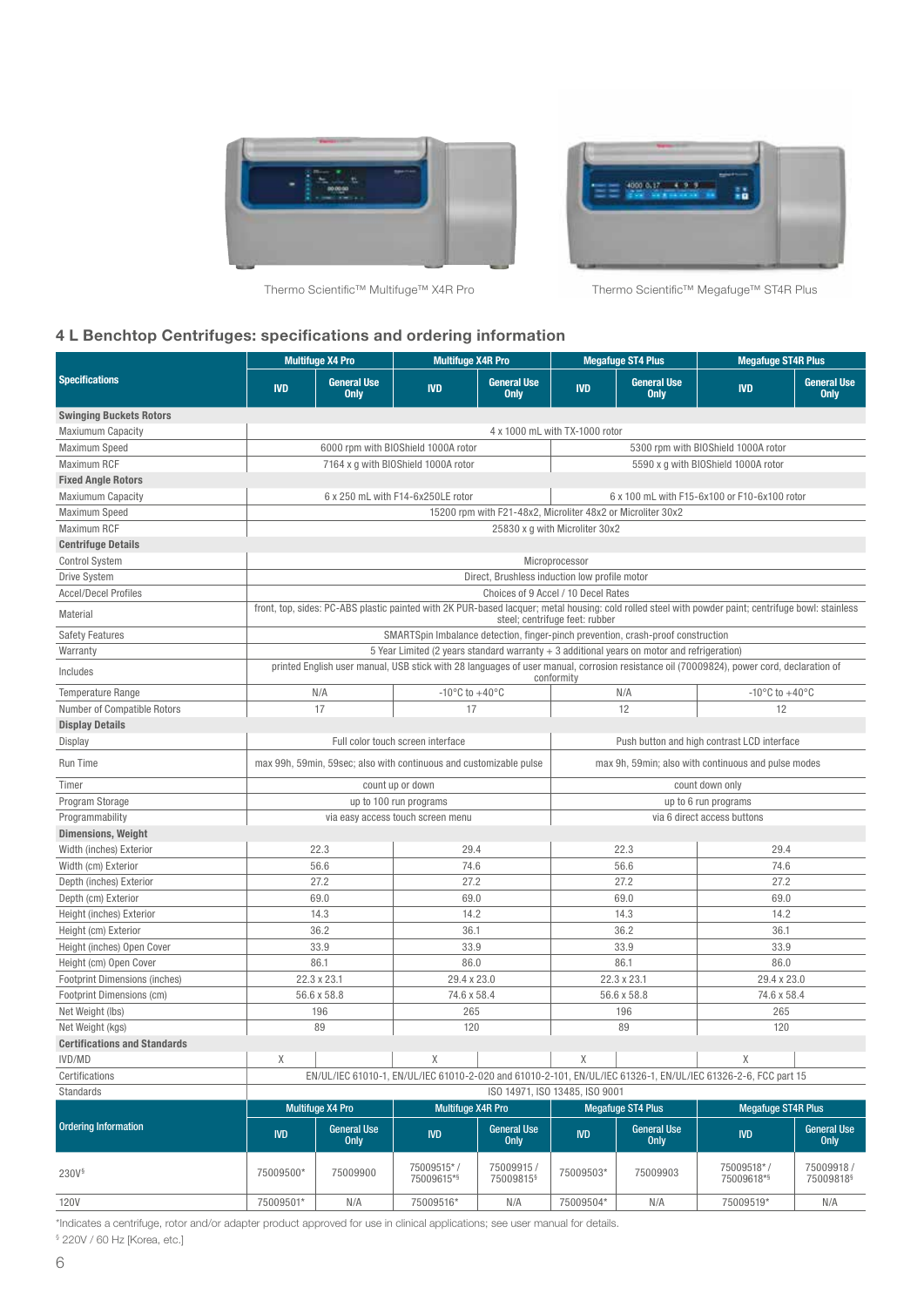



Thermo Scientific™ Multifuge™ X4R Pro Floor Model

Thermo Scientific™ Megafuge™ ST4R Plus Floor Model

#### 4 L Floor Model Centrifuges: specifications and ordering information

|                                      | <b>Multifuge X4F Pro</b>                                                                                                                                                              |                            | <b>Multifuge X4RF Pro</b>           |                                                             | <b>Megafuge ST4F Plus</b>                           |                                   | <b>Megafuge ST4RF Plus</b>                                                                                    |                                   |  |  |
|--------------------------------------|---------------------------------------------------------------------------------------------------------------------------------------------------------------------------------------|----------------------------|-------------------------------------|-------------------------------------------------------------|-----------------------------------------------------|-----------------------------------|---------------------------------------------------------------------------------------------------------------|-----------------------------------|--|--|
| <b>Specifications</b>                | <b>IVD</b>                                                                                                                                                                            | General<br><b>Use Only</b> | <b>IVD</b>                          | General<br><b>Use Only</b>                                  | <b>IVD</b>                                          | General<br><b>Use Only</b>        | <b>IVD</b>                                                                                                    | <b>General Use</b><br><b>Only</b> |  |  |
| <b>Swinging Buckets Rotors</b>       |                                                                                                                                                                                       |                            |                                     |                                                             |                                                     |                                   |                                                                                                               |                                   |  |  |
| <b>Maxiumum Capacity</b>             | 4 x 1000 mL with TX-1000 rotor                                                                                                                                                        |                            |                                     |                                                             |                                                     |                                   |                                                                                                               |                                   |  |  |
| <b>Maximum Speed</b>                 |                                                                                                                                                                                       |                            | 6000 rpm with BIOShield 1000A rotor |                                                             |                                                     |                                   | 5300 rpm with BIOShield 1000A rotor                                                                           |                                   |  |  |
| <b>Maximum RCF</b>                   |                                                                                                                                                                                       |                            | 7164 x g with BIOShield 1000A rotor |                                                             |                                                     |                                   | 5590 x g with BIOShield 1000A rotor                                                                           |                                   |  |  |
| <b>Fixed Angle Rotors</b>            |                                                                                                                                                                                       |                            |                                     |                                                             |                                                     |                                   |                                                                                                               |                                   |  |  |
| <b>Maxiumum Capacity</b>             |                                                                                                                                                                                       |                            | 6 x 250 mL with F14-6x250LE rotor   |                                                             | 6 x 100 mL with F15-6x100 or F10-6x100 rotor        |                                   |                                                                                                               |                                   |  |  |
| <b>Maximum Speed</b>                 |                                                                                                                                                                                       |                            |                                     | 15200 rpm with F21-48x2, Microliter 48x2 or Microliter 30x2 |                                                     |                                   |                                                                                                               |                                   |  |  |
| <b>Maximum RCF</b>                   | 25830 x q with Microliter 30x2                                                                                                                                                        |                            |                                     |                                                             |                                                     |                                   |                                                                                                               |                                   |  |  |
| <b>Centrifuge Details</b>            |                                                                                                                                                                                       |                            |                                     |                                                             |                                                     |                                   |                                                                                                               |                                   |  |  |
| <b>Control System</b>                | Microprocessor                                                                                                                                                                        |                            |                                     |                                                             |                                                     |                                   |                                                                                                               |                                   |  |  |
| <b>Drive System</b>                  | Direct, Brushless induction low profile motor                                                                                                                                         |                            |                                     |                                                             |                                                     |                                   |                                                                                                               |                                   |  |  |
| <b>Accel/Decel Profiles</b>          | Choices of 9 Accel / 10 Decel Rates                                                                                                                                                   |                            |                                     |                                                             |                                                     |                                   |                                                                                                               |                                   |  |  |
| <b>Material</b>                      | front, top, sides: PC-ABS plastic painted with 2K PUR-based lacquer; metal housing: cold rolled steel with powder paint; centrifuge bowl:<br>stainless steel; centrifuge feet: rubber |                            |                                     |                                                             |                                                     |                                   |                                                                                                               |                                   |  |  |
| <b>Safety Features</b>               | SMARTSpin Imbalance detection, finger-pinch prevention, crash-proof construction                                                                                                      |                            |                                     |                                                             |                                                     |                                   |                                                                                                               |                                   |  |  |
| Warranty                             | 5 Year Limited (2 years standard warranty + 3 additional years on motor and refrigeration)                                                                                            |                            |                                     |                                                             |                                                     |                                   |                                                                                                               |                                   |  |  |
| Includes                             | printed English user manual, USB stick with 28 languages of user manual, corrosion resistance oil (70009824), power cord, declaration of<br>conformity                                |                            |                                     |                                                             |                                                     |                                   |                                                                                                               |                                   |  |  |
| <b>Temperature Range</b>             | N/A                                                                                                                                                                                   |                            |                                     | -10 $\mathrm{^{\circ}C}$ to +40 $\mathrm{^{\circ}C}$        | N/A                                                 |                                   | $-10^{\circ}$ C to $+40^{\circ}$ C                                                                            |                                   |  |  |
| <b>Number of Compatible Rotors</b>   | 17                                                                                                                                                                                    |                            |                                     | 17                                                          | 12                                                  |                                   |                                                                                                               | 12                                |  |  |
| <b>Display Details</b>               |                                                                                                                                                                                       |                            |                                     |                                                             |                                                     |                                   |                                                                                                               |                                   |  |  |
| <b>Display</b>                       | Full color touch screen interface                                                                                                                                                     |                            |                                     |                                                             |                                                     |                                   | Push button and high contrast LCD interface                                                                   |                                   |  |  |
| <b>Run Time</b>                      | max 99h, 59min, 59sec; also with continuous and<br>customizable pulse                                                                                                                 |                            |                                     |                                                             | max 9h, 59min; also with continuous and pulse modes |                                   |                                                                                                               |                                   |  |  |
| Timer                                |                                                                                                                                                                                       |                            | count up or down                    |                                                             | count down only                                     |                                   |                                                                                                               |                                   |  |  |
| Program Storage                      | up to 100 run programs                                                                                                                                                                |                            |                                     |                                                             | up to 6 run programs                                |                                   |                                                                                                               |                                   |  |  |
| Programmability                      | via easy access touch screen menu                                                                                                                                                     |                            |                                     |                                                             | via 6 direct access buttons                         |                                   |                                                                                                               |                                   |  |  |
| <b>Dimensions, Weight</b>            |                                                                                                                                                                                       |                            |                                     |                                                             |                                                     |                                   |                                                                                                               |                                   |  |  |
| Width (inches) Exterior              | 22.3                                                                                                                                                                                  |                            | 22.3                                |                                                             | 22.3                                                |                                   | 22.3                                                                                                          |                                   |  |  |
| Width (cm) Exterior                  | 56.6                                                                                                                                                                                  |                            | 56.6                                |                                                             | 56.6                                                |                                   | 56.6                                                                                                          |                                   |  |  |
| Depth (inches) Exterior              | 27.2                                                                                                                                                                                  |                            | 27.2                                |                                                             | 27.2                                                |                                   | 27.2                                                                                                          |                                   |  |  |
| Depth (cm) Exterior                  | 69.0                                                                                                                                                                                  |                            | 69.0                                |                                                             | 69.0                                                |                                   | 69.0                                                                                                          |                                   |  |  |
| <b>Height (inches) Exterior</b>      | 32.8                                                                                                                                                                                  |                            | 32.8                                |                                                             | 32.8                                                |                                   | 32.8                                                                                                          |                                   |  |  |
| Height (cm) Exterior                 | 83.5                                                                                                                                                                                  |                            | 83.5                                |                                                             | 83.5                                                |                                   | 83.5                                                                                                          |                                   |  |  |
| Height (inches) Open Cover           | 54.1                                                                                                                                                                                  |                            | 54.1                                |                                                             | 54.1                                                |                                   | 54.1                                                                                                          |                                   |  |  |
| Height (cm) Open Cover               |                                                                                                                                                                                       | 135                        |                                     | 135                                                         |                                                     | 135                               |                                                                                                               | 135                               |  |  |
| <b>Footprint Dimensions (inches)</b> | 22.3 x 23.1                                                                                                                                                                           |                            | 22.3 x 23.0                         |                                                             | 22.3 x 23.1                                         |                                   | 22.3 x 23.0                                                                                                   |                                   |  |  |
| <b>Footprint Dimensions (cm)</b>     | 56.6 x 58.8                                                                                                                                                                           |                            | 56.6 x 58.4                         |                                                             | 56.6 x 58.8                                         |                                   | 56.6 x 58.4                                                                                                   |                                   |  |  |
| Net Weight (lbs)                     | 335                                                                                                                                                                                   |                            | 319                                 |                                                             | 335                                                 |                                   | 319                                                                                                           |                                   |  |  |
| Net Weight (kgs)                     | 152                                                                                                                                                                                   |                            | 145                                 |                                                             | 152                                                 |                                   | 145                                                                                                           |                                   |  |  |
| <b>Certifications and Standards</b>  |                                                                                                                                                                                       |                            |                                     |                                                             |                                                     |                                   |                                                                                                               |                                   |  |  |
| IVD/MD                               | X                                                                                                                                                                                     |                            | X                                   |                                                             | X                                                   |                                   | X                                                                                                             |                                   |  |  |
| Certifications                       |                                                                                                                                                                                       |                            |                                     |                                                             |                                                     |                                   | EN/UL/IEC 61010-1, EN/UL/IEC 61010-2-020 and 61010-2-101, EN/UL/IEC 61326-1, EN/UL/IEC 61326-2-6, FCC part 15 |                                   |  |  |
| <b>Standards</b>                     | ISO 14971, ISO 13485, ISO 9001                                                                                                                                                        |                            |                                     |                                                             |                                                     |                                   |                                                                                                               |                                   |  |  |
|                                      | <b>Multifuge X4F Pro</b>                                                                                                                                                              |                            | Multifuge X4RF Pro                  |                                                             | <b>Megafuge ST4F Plus</b>                           |                                   | <b>Megafuge ST4RF Plus</b>                                                                                    |                                   |  |  |
| <b>Ordering Information</b>          | <b>IVD</b>                                                                                                                                                                            | General<br><b>Use Only</b> | <b>IVD</b>                          | <b>General Use Only</b>                                     | <b>IVD</b>                                          | <b>General Use</b><br><b>Only</b> | $ND$                                                                                                          | <b>General Use Only</b>           |  |  |
| 230V <sup>§</sup>                    | 75009530*                                                                                                                                                                             | 75009930                   | 75009536*                           | 75009936                                                    | 75009961*                                           | 75009947                          | 75009962*                                                                                                     | 75009948                          |  |  |
| <b>120V</b>                          | 75009531*                                                                                                                                                                             | N/A                        | 75009537*                           | N/A                                                         | 75009960*                                           | N/A                               | 75009946*                                                                                                     | N/A                               |  |  |

\*Indicates a centrifuge, rotor and/or adapter product approved for use in clinical applications; see user manual for details. § 220V / 60 Hz [Korea, etc.]